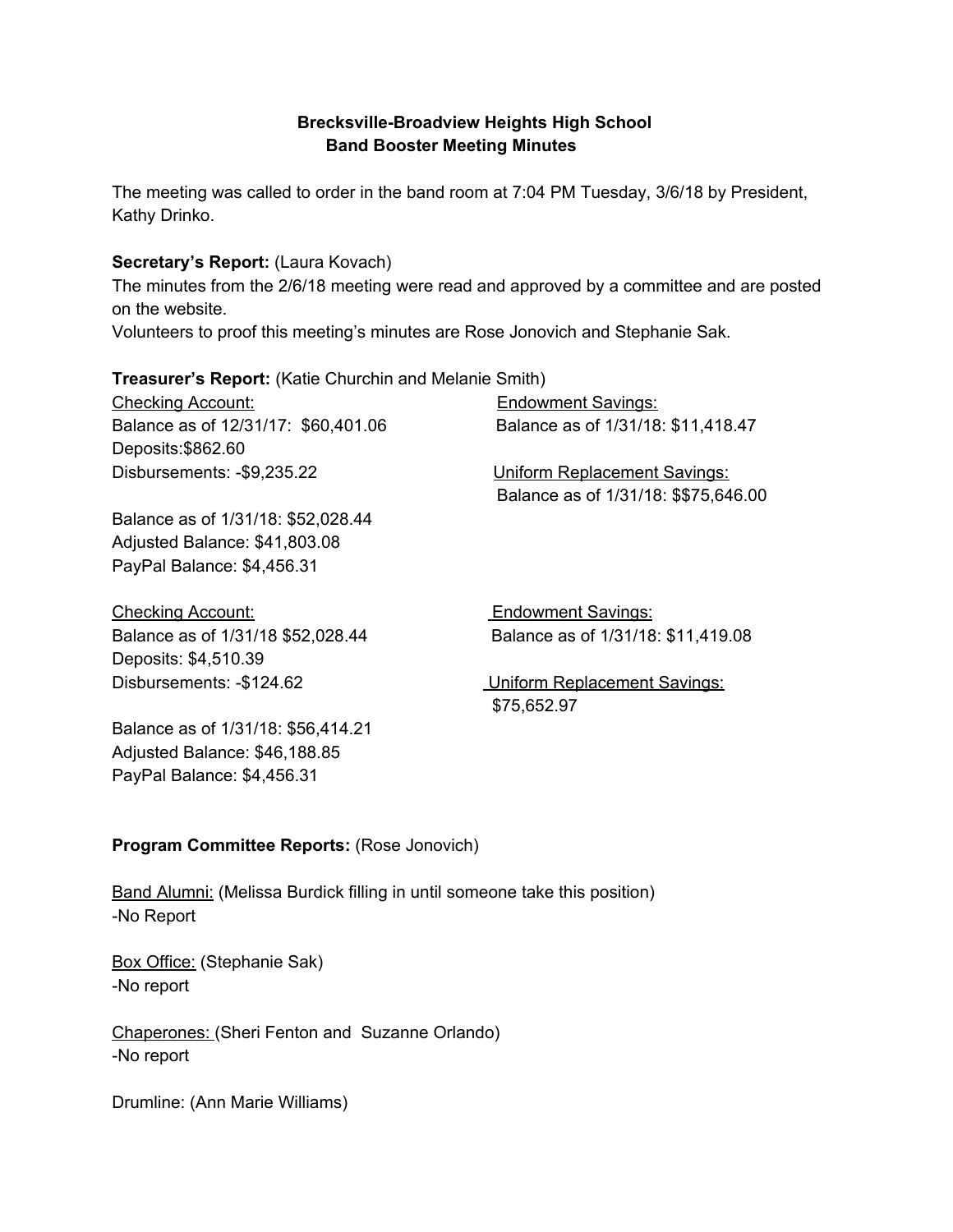-Indoor drumline took first place again at Worthington!

-Indoor drumline will be performing at 1:30 at the pancake breakfast.

-Thank you to Keith Knerem who built the prison set to go with drumline's theme this year.

-Drumline members will not turn in their Dinkles for Disney until March 26th because they need them for their Firestone performance on the 25th.

Hospitality/Game Snacks: (Dina Packard) -No report

Flagline: (Melissa Brubaker and Elena Kucharski)

-22 out of 24 flagline members will be going to Disney this year.

PSO: (Michele Mihalich)

-The April 12th PSO meeting will be held in the High School media center. The meeting begins at 9:30 Am and goes until 11:30 AM.

-100 people attended the safety presentation.

-A safety committee is being put together.

-35 bus drivers volunteered their time to transport all elementary schools over to the high school for the rally on Tuesday, March 6th.

-Family reunification process will be discussed should the need ever arise for each of the schools.

-\$3,500 was made from the Snowball dance.

-Ellen Rome will be speaking for free about teen suicide on March 18.

-Mr. Ast will hold a parent focus group on March 14th in the high school media center.

Publicity: (Melissa Burdick)

-Melissa has advertised for the pancake breakfast in every publication possible.

Senior Night: (Sheyenne Uhlir and Linda Gauntner) -No report

Swarm Board and Decorations: (Lisa Trout) -Disney locker decorations are in the works.

Uniforms: (Lori Reagan, Rima Julien, Sheyenne Uhlir and Linda Gauntner)

-Uniforms will be collected at the first evening rehearsal for Disney on March 19th. Students need to bring their uniform, marching band tee shirt, gloves, black socks and Dinkles in their garment bags. Uniforms need to be hung on a sturdy wooden hanger. All dry cleaning tags need to be removed and Dinkles must be clean (black socks should be placed in one of the shoes.

-Lori is asking for 20 volunteers to help on the 19th to inspect each student's uniform garment bag to make sure everything is included.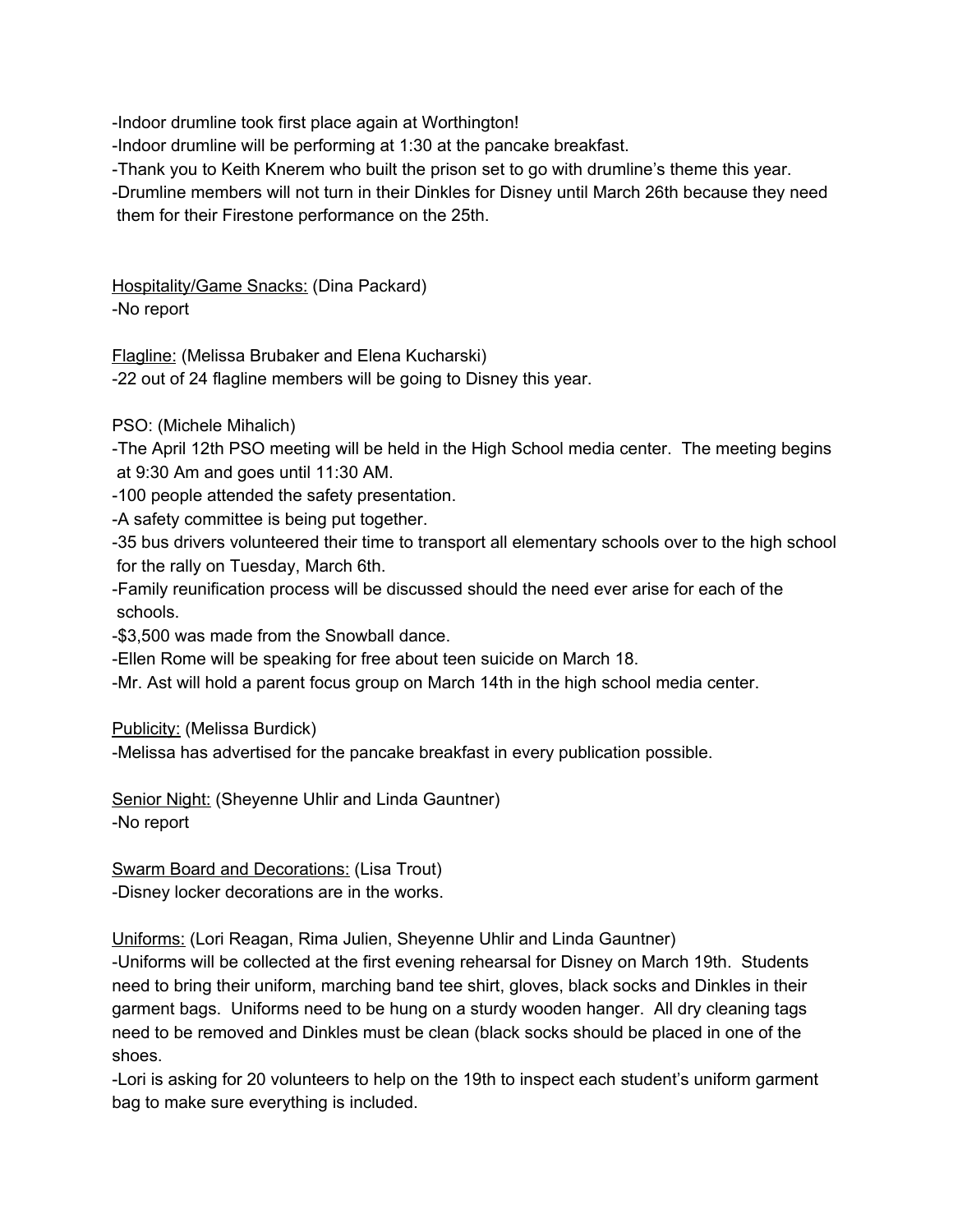Summer Uniforms: (Kathy Holland and Lisa Karakostas)

-Kathy Holland asked if the Boosters could purchase 6 additional pairs of shorts to be used as samples. The cost would be approximately \$116.00. The purchase was approved by the Boosters.

-Kathy Richards mentioned that it would be a good idea to ask senior parents to donate back their student's shorts at the end of the year.

Yard Signs: (Lori Samhric and Ann Marie Williams) -No report

## **Ways and Means Committee Reports:** (Amy Zajac)

Athletic Programs: (Kathy Richards and Melissa Burdick) -Winter sports has wrapped up. -Only about 8 programs were left over. -Kathy has turned in all funds. -Melissa Burdick will take over athletic program for next year.

Athletic Program Sales: -This position needs to be filled for next year.

Citrus Fruit Sales: (Carol Nixon and Allison Winokur) -No report

Disney Raffle: (Dina Packard) -No report

Endowment/Patrons: (Kim Traum) -Kim handed in a patron check for \$100.00.

Spirit Wear: (Rose Jonovich) -No report

Pancake Breakfast/Music in our Schools Event: (Suzanne Orlando) -More parent and student volunteers are still needed. -A couple giant coolers are needed if anyone has any that they could lend out.

#### **Band Director's Report:** (Mr. Wyse and Mrs. Astey)

-Mr. Wyse expressed his gratitude to all who help with the band.

-He congratulated indoor drumline for another first place award.

-In February he attended the OMEA conference which covered topics such as leadership, rehearsal techniques and etc.